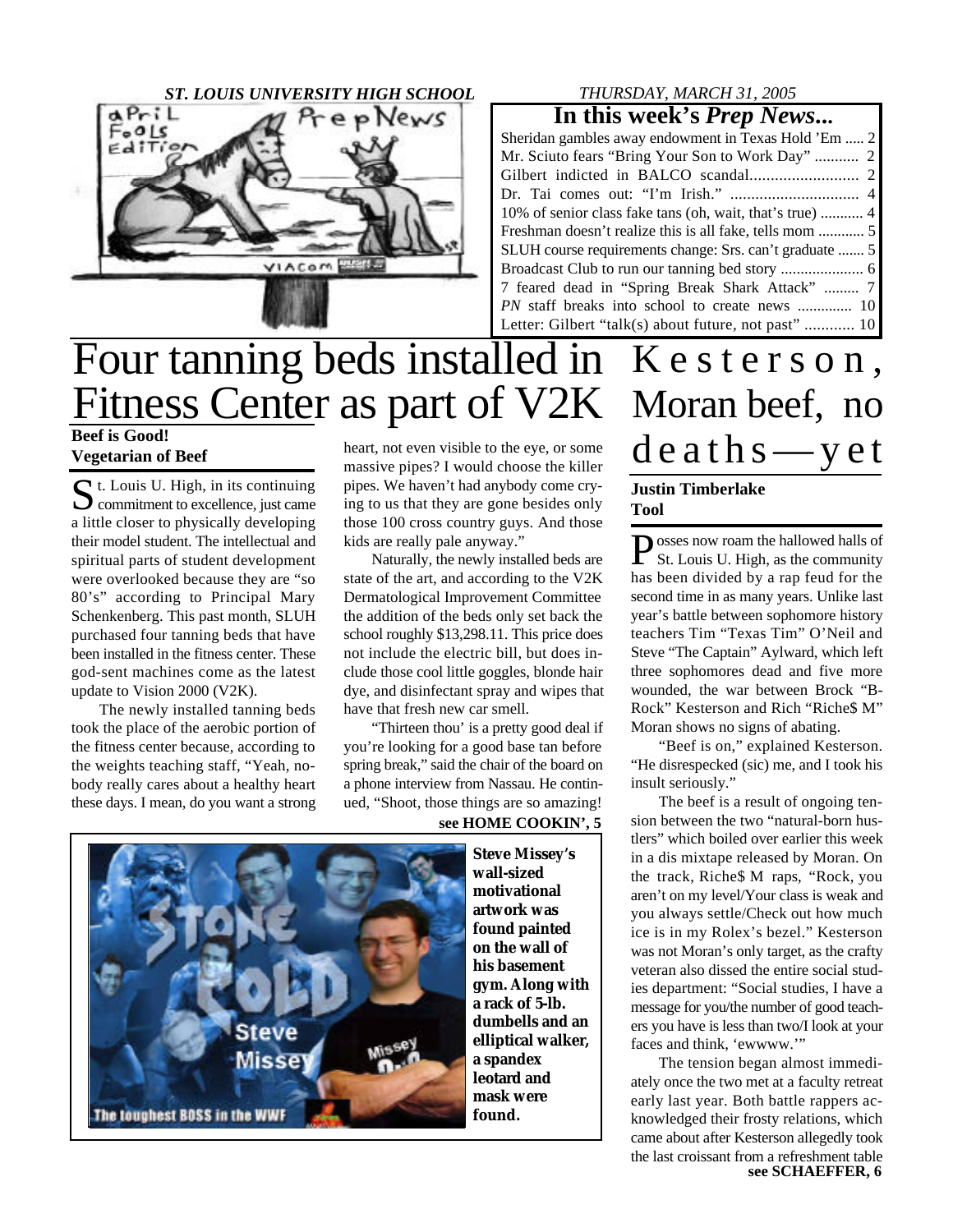# 2 **Alvin News** Pre Kalends April

# Three sophomores freeze to death, fewer care

#### **Artist formerly known as Prince Tres Amigos**

As the snow and ice of winter melted<br>away into the emerging tulips of s the snow and ice of winter melted spring, so, too did three unidentified sophomores emerge from the ice.

The trio were spotted early on Wednesday morning by fellow sophomore, Scruffy McGruff, who said, "As I was walking up to (probably the greatest school in the history of the world) from the Science Center lot, I saw a dog chewing on what I thought was grass." Wrong, Scruffy, *dead*wrong. The suspected grass was really the hair of one of the students.

The bodies were excavated from the frozen tundra, using equipment for the V2K improvements. The three cadavers were placed on display in the library late Wednesday afternoon.

The three sophomores had parked in the wasteland behind the Science Center, well beyond the secure bubble SLUH provides. Its top-notch security has protected SLUH from any contact with natives, but outside the fence, the three were confronted and chased by savages shortly after leaving their vehicles and abandoned by the rest of their classmates. Security guards heard the

students' screams, but because their golf carts wouldn't start in the cold weather, they gave up. The three then froze in the snow.

The three apparently had not gone missing, and their deaths were a complete surprise. Sophomore class moderator Greg Bantle exlplained very simply, "Who would miss them anyway? They're sophomores."

The three specimens will be on display in the library until early next week when Steve Kuensting's biology classes will dissect them. No memorial services will be held.

# Coldren puts English department in time-out

#### **Lollipop Kid #3 Sheltered**

Responding to allegations that the English teachers engaged incesesponding to allegations that the santly in misanthropic, mischievous, and misguided misdemeanors, teacher Patricia Coldren in compliance with the Teacher Behavior Committee suspended English classes for the year. The literary miscreants have been put in time-out in the STUCO room indefinitely, which has since been converted into the Clark Reform Advocacy Prison (CRAP).

Coldren said of the action, "(Our decision) was unavoidable. I am ashamed of the (the English) office, and their irresponsibility must be punished. I mean, look at this darn place! Their messiness is totally unacceptable." She then gestured to books and papers strewn haphazardly around the room. She continued, "Most importantly, they are Cardinals fans. Blasphemers!"

The complaints cited teachers cruelly destroying their students' well-being with Gestapo interrogation techniques to make students participate. Among the most heinous offenses are students' near death beatings by Curdt and his oar and teacher David Callon's tennis ball barrages. More alarmingly, despite previous Touchy Feely Committee efforts at reform, generations of students have suffered under these grammatical fascists. According to an unpublished study by the Ways To Make SLUH Look Good Committee, 113 per cent of SLUH graduates since 2000 have reported "serious emotional strain" because of these teachers.

An unidentified sophomore said, "I saw firsthand how Mr. Curdt beat up a student. Well, at least I woke up to see him wave the oar around threateningly. All of us are scared to death of him, but no one will come forward."

From his 3' by 3' by 6' CRAP cell, Callon defended his tennis ball fetish, "They're like huge fuzzy bouncy boogers. I don't see how anyone couldn't love them. Besides, when those damn (expletive deleted) hand me the papers that they poop out the night before, I have to express my anger somehow.

Across the narrow aisle in another cell, Curdt remarked, "This is just a whole 'nother initiation. These crybabies should thank me for making them men. If they can't take it, they should either go crying to their mommies or give me a week with them during wrestling season."

Despite their sudden and unexpected exile to CRAP, the teachers still sometimes curl up in a corner with a good book. However, time-out administrator H. Eric Clark suspects that the teachers may be plotting an escape as they huddle in the shadows with worn copies of Calvin and Hobbes.

Some speculate that this round-up is all a theology department conspiracy at-

tempting to censor "offensive material" in literature.

Special *Prep News* student investigator Encyclopedia Brown revealed, "You know those Jesus types, always trying to keep the teenager down. Well, I saw them and Missey beneath the stairwell, talking in low voices, real low. After all, the English department and their stooges, (the *Prep News*), are right above them. The resentment and hatred has been simmering for years."

Others insist that the entire English department is in on this sham, attempting to evade grading essays and quizzes.

"They are always in that office, cackling evilly and conspiring," alumni Hamlet said, "And they say I'm crazy. They are stuck grading crap from, snotty little kids. I've seen them, trying to burn their stacks of essays. Who's crazy now?!"

From their respective cells, teachers Frank Kovarik and Rich Moran dismissed these claims, wailing repeatedly in unison, "We have given the best years of our lives for this school and this is how they repay us? We don't even have windows!"

Although Coldren and Missey took the first steps in chastising the incorrigible department, they referred disciplinary action to the administration, which has created the Punishment Committee to study possible solutions. Also, in an effort to improve the efficiency of the committee's deliberation, the administra**see TIME-OUT, 6**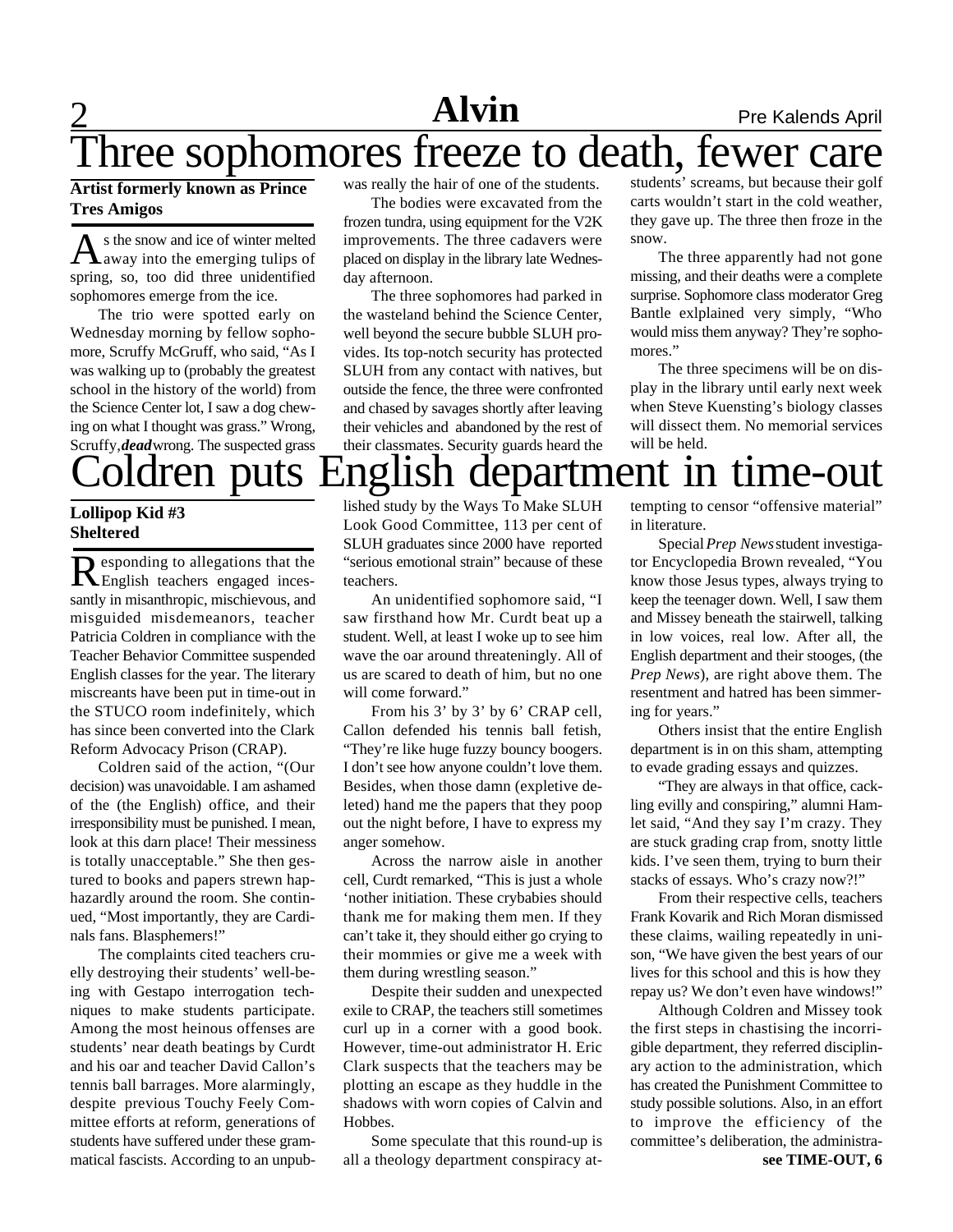## LETTERS TO THE EDITORS Clean urges placement of more

### Furter addresses bathroom etiquette

To the Editors:

I feel it's necessary to address the lack of bathroom etiquette here at St. Louis U. High. The other day, I walked into the freshman hallway bathroom to relieve myself during Activity Period. All the stalls were empty, so naturally I picked the automatic one, as any right-minded student should. Moments after selecting my stall a "frosh" walked in and took the stall immediately to my left.

Had this freshman not been aware of bathroom etiquette? It is common courtesy to leave a buffer state between urinals. He then finished, turned, and walked straight out the door. He had some nerve. Everyone knows the necessity of proper hand washing. One simply needs to rinse his hand with cold water before leaving, effectively creating the illusion of cleanliness.

Although a finer and often unknown point of bathroom etiquette, I must address the most sacred sanctum of the bathroom, the stall. One on such occasion, when I had to blow my nose, I don't trust the stalls at SLUH for anything more that that, someone had errantly ripped the tissue at a repulsive looking angle of around 17.8º and left the tissue dangling to collect all the germs floating around the bathroom.

I urge all my fellow students to please leave the stall tidy when they leave it with the tissue barely hanging out of its receptacle and torn along the perforation at a 90º angle. In closing, I would like to leave my fellow students with some bathroom etiquette wisdom I picked up in my travels through France. Loosely translated, it goes: "If you sprinkle when you tinkle, be a sweetie, wipe the seatie."

Most faithfully yours in bathroom etiquette, Frank Furter

To the Editors:

I was looking forward to lunch. Sanitizing my hands is quite possibly my favorite part of the day. But as I walked towards the cafeteria with my hands quickly moving to my pockets to search for my phat (and fat) wad of cash for my high priced, high-quality lunch, I hit the hand sanitizer and heard the ghastly click. Empty. I fell to my knees and prayed to whatever God I believed in at the time, I think it was *The O.C.*, while fellow students helped me to Scott Gilbert, R.N. Gilbert's machine's diagnosis: I had gone AWOL.

sanitizing distributors, yo

I write this letter from my bed, fed through a feeding tube linked directly into the SLUH cafeteria grease bin. At my right, I have my trusty hand sanitizer, and on the left, another trusty hand sanitizer. I spend the mornings watching Ellen on my 42" plasma nightvision 4-D expanse screen (trademark pending) and the nights absorbing the goodness and morality of that man they call Jerry Springer. The entire time, I listen to the SLUH Pulse radio in the background, live on their webcast. I can always get whatever song I requested immediately because I've never seen more than three people on the website listening at once.

I urge the administration to consider placing more hand sanitizers outside of all classrooms, offices, and especially the STUCO room. Perhaps the abundance of wonderful hospital scent will keep our students healthy, physically and mentally. I know more sanitizers certianly would have helped me. We must learn from my horrible, mangled, disgusting, grotesque—but moving—tragedy.

The Most Honorable Mr. Josef Franz Xiu O'Malley Clean

# epartment gang warfare exposed, linked to "accidents"

#### **Gilberto Rivera Eiffel 65**

Tomorrow, students will have a day off school. This much is true. However, the main reason behind Paul Sheridan, S.J. omorrow, students will have a day off school. This much is declaring the day off, relates to the call for an emergency meeting on a topic unknown to students, but all too familiar to teachers: faculty gang warfare.

Since the founding of SLUH in 1818, teachers of SLUH have been bitterly divided among their respective departments. Any misfortune or accidents involving members of the faculty, both physically and otherwise, have been arranged by a rival department gang.

Specifically, this year's stint of teacher "accidents" has really been gang attempts at serious injury. Last February, English teacher Patricia Coldren was involved in a relatively serious car accident, causing her to miss a couple days of school.

What students don't realize was the driver of the car involved in the accident with Coldren was none other than history teacher Steve Aylward, out on another one of his terrorizing joyrides in his Hybrid Toyota Echo.

On the same weekend as Coldren's accident, Diversity Director Spencer McCall was rushed to the hospital because of an appendicitis. However, the origin of this excruciating pain brought about McCall wasn't natural, rather a tag-team effort by both the theology and science departments.

McCall has always been what teachers label a "floater" between different department gangs. Because his office is located between the social studies and theology departments' territory, for the past few years McCall has been embroiled in constant offers and threats from both sides. Theology teacher Matt Sciuto finally decided that drastic measures had to be taken and he contacted Chemistry teacher Charlie Busenhart, who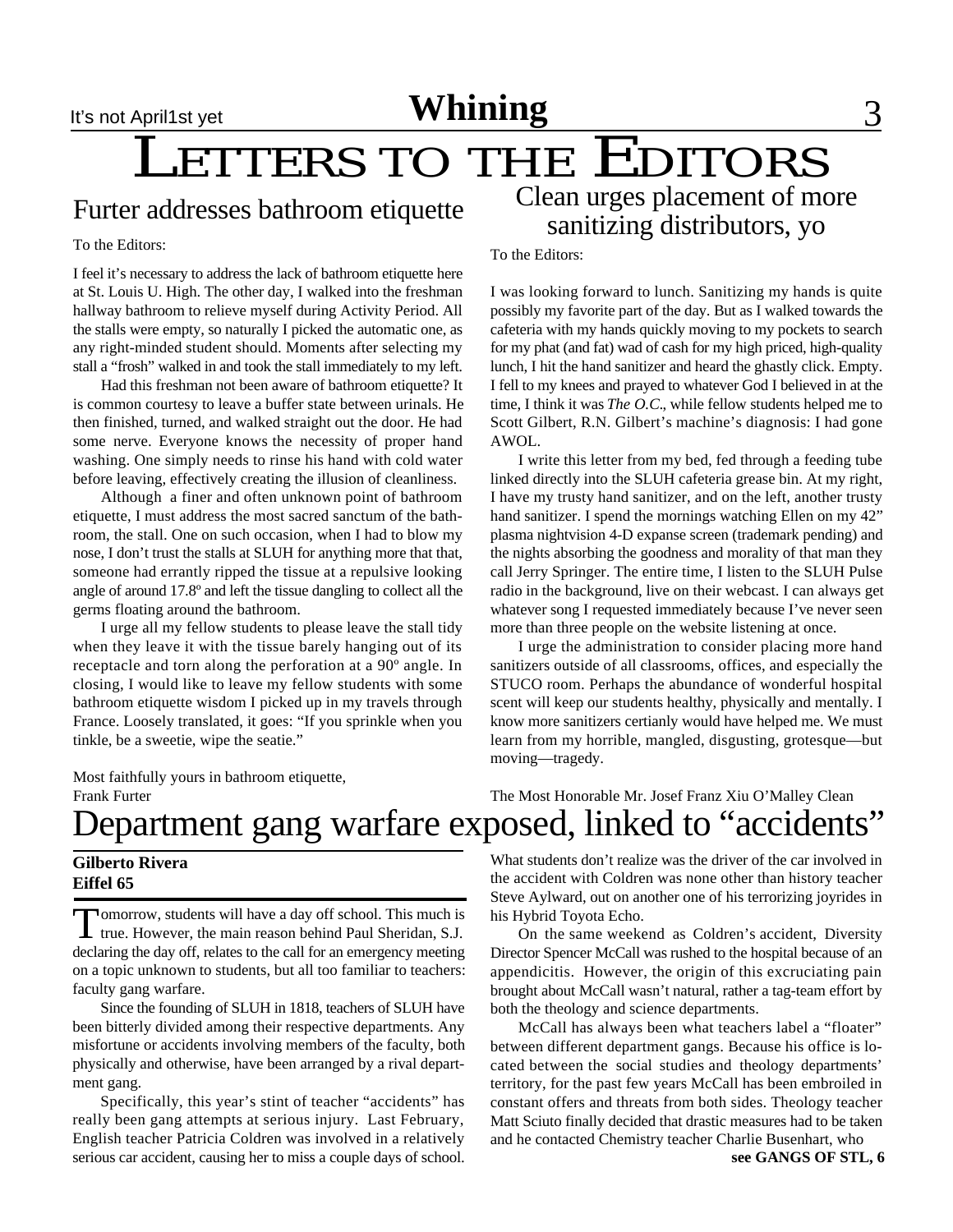# *Louie* to release SLUH-specific issue

#### **Captain Jack Sparrow Sea and Sky**

**Y** hile students were busy getting safe sun and sporting their clogs around the country, the history department decided to add a window to their boring cave of an office. The new window, which was paid for thanks to the Phone-a-thon donations, has created a new hang out spot for students.

The window was installed looking out into the commons. According to (teacher) Tim O'Neil, "We had thought to put our window facing the hallway, but then we looked at how boring the math department and their hallway view is, and we decided to face the student commons."

Stone Cold Steve Alyward said, "Yeah, Captain Flanagan and his wisecracks are the only thing making the math Crocs and Clogs battle over fate of the universe

#### **Mardoch the Invincible Level 7 Ice Mage**

F has progressed when a thesis clashes rom the dawn of time, human history with its antithesis, resulting in a synthesis and the evolution of the world. On March 1, as predicted by Nostradamus, a St. Louis U. High senior strutted into the cafeteria sporting crocs, the antichrist to the clogs that have ruled SLUH's halls since the Enlightenment.

Heads turned and lunch trays clattered as the Croc invader inspired and terrified the polo- and clog-adorned masses.

Jimmy Blacksheep, a freshman described it: "He walked into the room and, man, it was like, snap man, I was trippin'. I thought it was Jesus dude. It was beautiful."

However, not all students were impressed; the Clog Clique, an exclusive posse of elite juniors, was pissed out de hizzie.

"For months the CC has owned SLUH with our phat rides, but now these fools are stepping on our feet, playa, they're stealing our thang and we're totally beefed about it," explained Shoesy McWearalot,

department interesting. We wanted instead to watch students gorge themselves in that waste hole they call the commons."

The addition of the window has added a new coolness to the social studies office. Students have been found congregating in the office during activity period and at lunch.

Students are fascinated by the daily Monahan show, the five minute struggle to figure out how to work the coffee machine and produce the liquid gold he works off of. They can also listen to Alyward's tales, each lasting the whole activity period.

The tag team of Brock Kesterson and O'Neil exploit their collective coolness and gather the most student admirers. O'Neil dresses in his infamous pirate outfit and has shaved his goatee to make him

look even younger. Kesterson no longer complains about apparent back pains, as he tries to act younger than 30.

Dave Barton and Tom Wilson have brought in a mini-football table and hold tournaments among students. Barton has declared it the "Quest for the Rosebowl Cup."

Bob O'Connell freestyles and demonstrates his dance moves for freshmen and sophmores as he grades his papers. The place has even become so popular that Fr. Harrison has moved back into the department and has brought his anarchist followers with him.

Monahan said of the hip attitude, "How the hell does learning go on here? I mean, come on. I've gone from watching the bread line to being a five minute moron. The march to mediocrity ladies and gentlemen. Truly 'Murikan."

one of the most elite of CC members.

The CC members were all beefed up totally, and other, rival pro-Birk groups, such as the Birk Boyz and the WeWantClogs, Yo, also expressed similar discomfort with the presence of the new footwear on the school campus.

"It's tradition, and tradition never graduates, man. We want our school back, the crocs have got to go," yelled the CC's head henchman.

This and other similar reactions sparked the Clog-Croc war. Following the initial intrusion, an explosion of crocs sprouted the next day at SLUH, raising their popularity to the same level as clogs. Even H. E. Clark was seen walking around in a brand new pair, as was history teacher Dano Monahan, who had bought a pair for everyone in the history department.

The tension climaxed at lunch when clog partisans stood up on a table and kicked off their clogs at the croc side of the room (the cafeteria had been segregated into clog- and croc-tables). Kickboxing and sumo-wrestling ensued, and even the divided cafeteria staff joined in on different sides. When Clark arrived to put down the riot, he instead commanded his own troop of croc-ers, but was met by Paul Sheridan, S.J., who had joined the CC, explaining, "the clogs bring out the brown in my eyes, and they look classier for the family that is SLUH."

After a day of camel kicks and shoe scuffling resulting in a stalemate, Clark and Sheridan signed a make-shift treaty in Versailles, France. The Treaty of Versailles, drawn up by Clark and confirmed by Sheridan, banned both crocs and clogs, as well as forbidding all footwear.

"I had a metanoia," Clark stated, "I've made a 360 degree turn, and I know this is the path on which our shoeless feet should trod. I realize now how evil shoes are, and hopefully next year I'll be able to ban all clothing on school grounds. Clothing is the tool of the devil," Clark declared.

The new dress code, which bans all footwear and encourages attending school commando or in birthday suits, will go into effect next Saturday.



body can't cash."

—*Top Gun*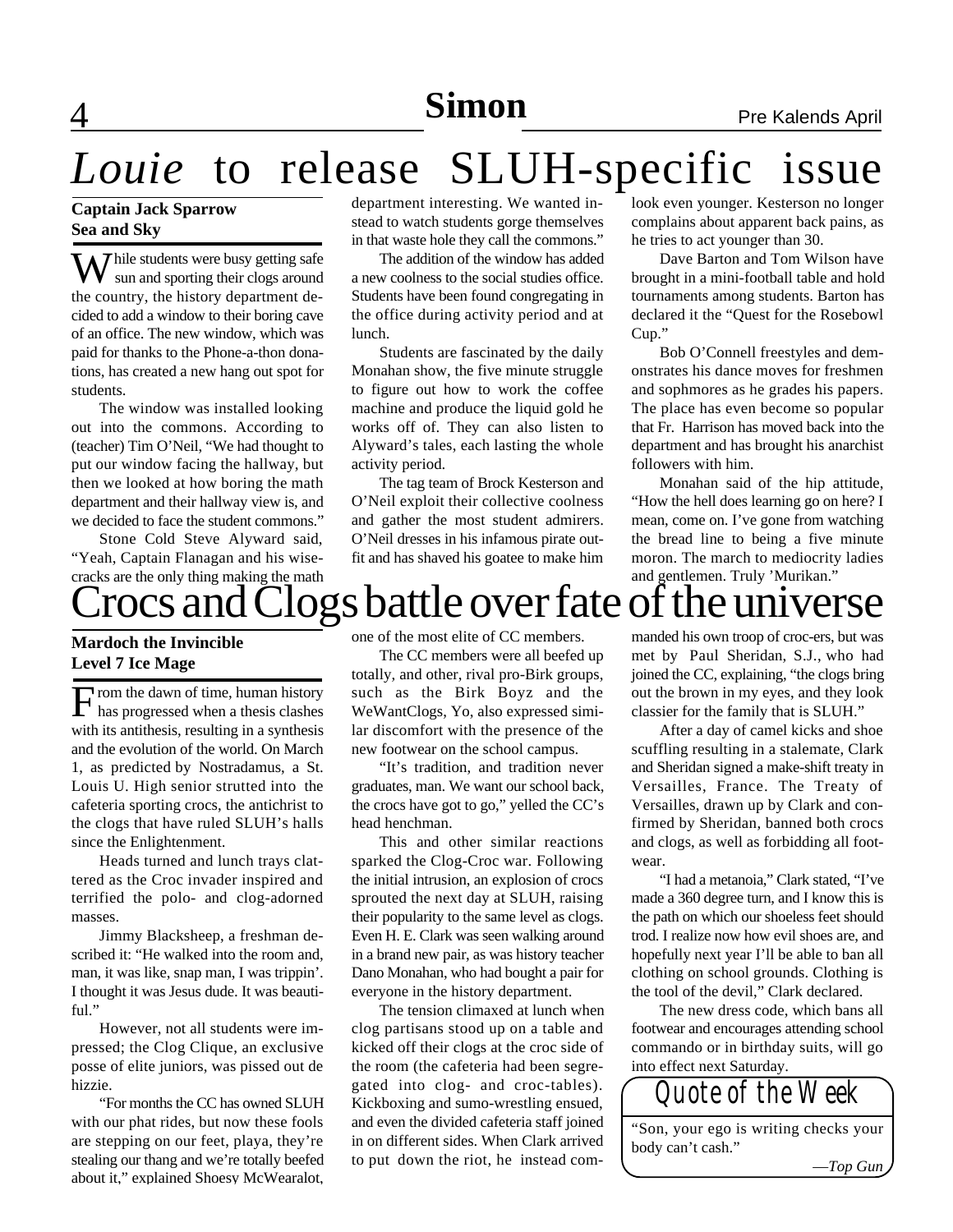# It's not April1st yet **A Pork Product** 5<br>
Faculty mixes-it-up, teaching style mixes-it-up,

#### **Zach Morris Bonesman**

In order to promote newfound respect<br>Among faculty, Assistant Principal for<br>Academics Mark Michalski has declared n order to promote newfound respect among faculty, Assistant Principal for next week to be Faculty/Staff Mix-It-Up Week. Throughout the week, teachers will teach each other's classes, and the plan is that teachers will end the week with new respect for one another.

Michalski decided to institute Mix-It-Up Week because of an incident that occurred in the Currigan Room during Faculty/Staff Mix-It-Up lunch yesterday. When English teacher Rich Moran left the lunch line with a tray full of spaghetti, he was confronted by social studies thugs Danno Monahan and Brock Kesterson. Monahan pushed the tray onto Moran's haberdashery shirt. Kesterson later suggested that Moran "check his attitude."

"The fisticuffs show a clear need for more respect among faculty," Michalski said. "Especially towards the administration from those (expletive deleted) over in the J-Wing. I swear to whatever God they worship over there, the theology department is worthless."

In a twist of irony, the first two names that were "randomly" selected were

## HOME COOKIN'

 $(from 1)$ 

ued, "Shoot, those things are so amazing! It's mid-March and everyone has been complimenting me that they don't see those nasty orange streaks in my winter tan anymore. Man do I love V2K. I'm actually thinking about starting V3K so I can get a few more booths."

A current fake baker, senior Brian Hausman commented on the booths, "Dude, these things are the fuego! I look so freakin' hot." When asked why he chose to begin fake baking, Hausman jested, "I just started (fake baking) to get a good base tan for Spring Break '05, which by the way was the bomb. But then I realized how hot I started to look. The more I looked in the mirror the more I realized that my silky-smooth golden skin Moran's and Monahan's. Monahan will teach Moran's English classes next week, while Moran will be responsible for the education of Monahan's AP US History classes.

"Maybe I'll teach (my students) how to write a proper essay instead of reading the work of hermit Alaskan poets," Monahan suggested. "There will be no 'poem' by e.e. cummings."

Another twist of irony had chemistry teacher Bill Anderson and biology teacher Steve Kuensting teaching sophomore theology classes. While Bill plans to blast the creationist theory once and for all, Kuensting plans to "watch a movie or three, have some 'discussions,' go to confession, and give them Friday off. You know, a pretty standard week of theology."

Some teachers have raised doubts about the educational value of such a week. "We're a month away from the AP, dammit," growled AP Modern European History teacher and conservative orthodox Muslim Steve Aylward, who will be a Jesuit and school president next week.

"With such a crunch in the fourth quarter, the timing could be better," conceded principal Mary Schenkenberg, who will take over the football, driver's ed, weights and phone duties of Gary Kornfeld

really does complement my pink polo and popped collar. Hausman finished off saying, "Finally, I'm getting something out of this school besides a heart attack from that skeet cafeteria."

However, ridiculously greasy burgers might not be the only biological hazard to his health at SLUH. Pale Students Against Tanning (PSAT), a group of about two, have informed fellows students that fake baking in tanning salons is a leading cause in skin cancer later on in life. Senior spokesman Tom Progresso said, "It's simple! Normal people aren't orange in February. It's a proven fact that lengthened exposure to sun causes skin cancer. If they love lying in a really bright box all day then at least "get on the boat" with some Banana Boat SPF 45. And by the

next week. "But I am very confident that our faculty will adequately fill in for one another. Except for the math department. I'm a bit concerned about them."

Schenkenberg ought to be more concerned for the upkeep of the grounds. Latin teacher Mary Lee McConaghy, affectionately known as "Magistra," will be raking the synthetic turf field and cleaning toilets next week.

"There are a plethora of water closets to sanitize, but unfortunately, my pecuniary remuneration will not be adequately raised to sufficiently cover the rankness of your (expletive deleted) I have to clean up," Magistra explained.

Magistra, who is to don Fendi capri pants and Manolo Bhlanik shoes and promises to leave the bathrooms smelling fresh, could not be more excited about her job, but is concerned that her substitute, Ray Manker, will drop the Oral Component from her Latin classes next week.

Art teacher John Mueller will teach AP Physics and a section of AP BC Calculus next week.

As next week's Dean of Students, Kesterson plans on a "somewhat to moderately loose" enforcement of the rules. "I'm not gonna dog you all week for untucked shirttails," Kesterson explained. "But if you get up in my grille or call me 'B-Rock,' you're mine."

way, in Victorian times a pale body was more desirable than a tan one. Give me cheetos."

A proponent of the tanning booth simply said, "Dude PSAT is totally NOT the fuego." When asked which PSAT Hausman was referring to he wasn't quite sure, but either way he voiced an overall whiny and angry argument against it. "They don't have any facts and they are really pale. Oh, and dude, that thing about cancer is totally a skeet lie."

On the truth whether or not fake tanning is a risk for cancer, the school nurse said, "It's not our problem once they leave SLUH. Besides, not one alumnus has complained yet." The nurse failed to bring up that the tanning booths were installed this

**see MMM MMM GOOD, 6**